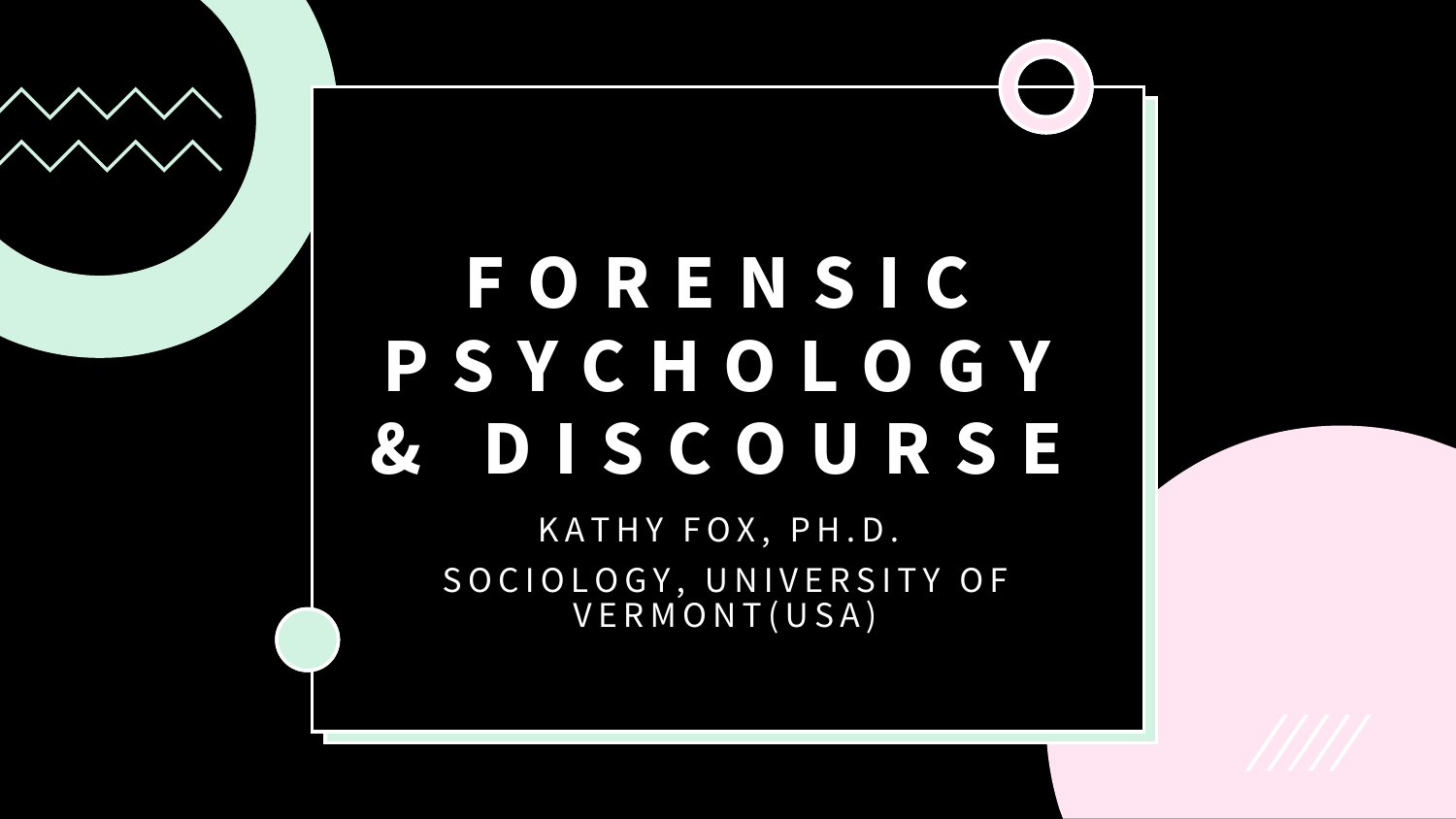#### **Outline**

Dominance of psychological paradigm in corrections

Consequence of psychological discourse in practice

Alternatives: a more "social" perspective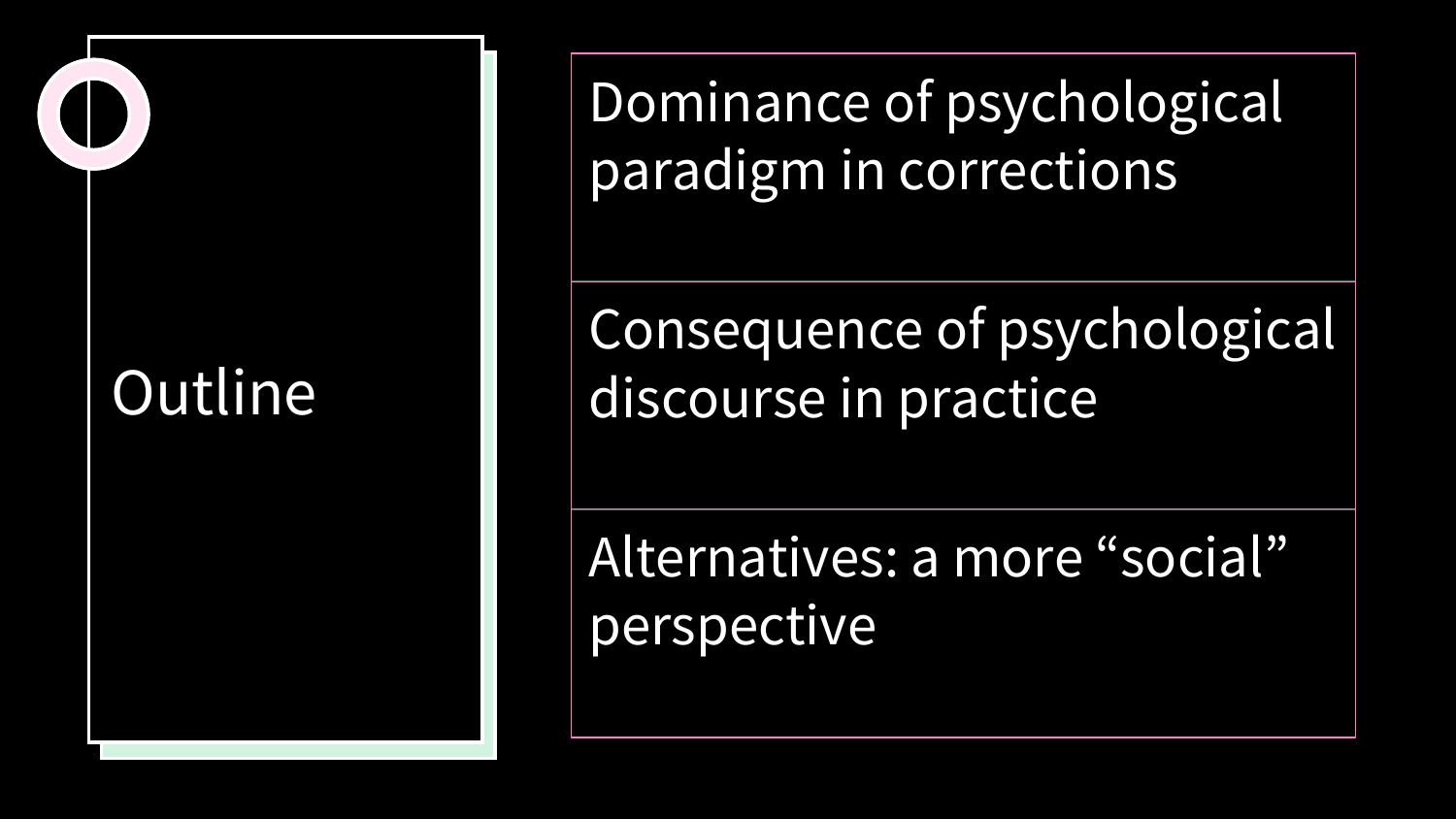#### Disciplinary Discourse

"Discipline" is of the mind, rather than just body

• Self-discipline and correction

Sciences become agents of power

• Parameters for what constitutes "truth"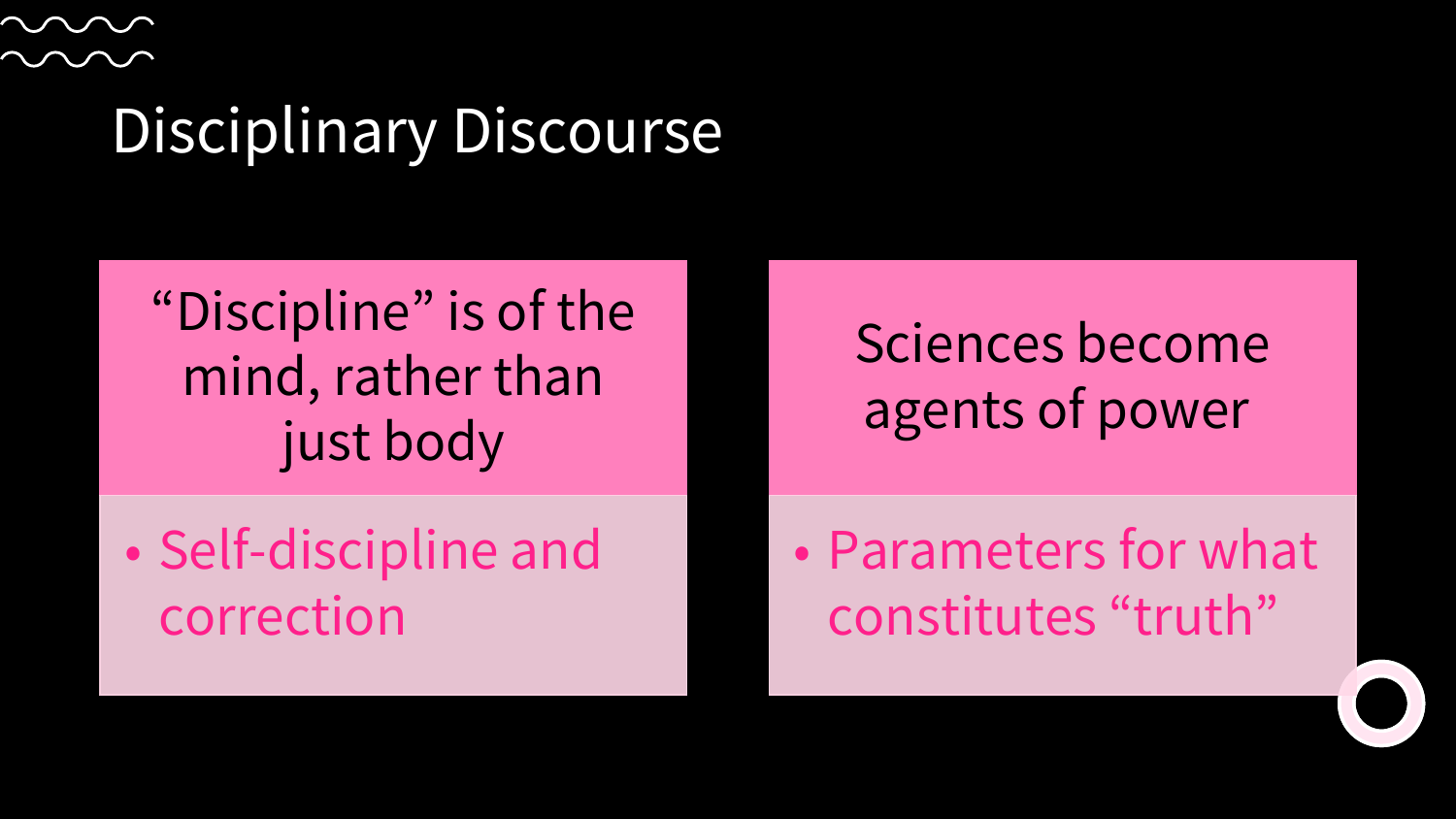## Psychological Discourse

#### CBT:

Yochelson & Samenow "Criminal Personality"

Cognitive distortions/thinking errors

Idea is to help people to:

Identify their thinking errors

Replace them with new ways of thinking

Change their criminal habits, reactions

Examples:

"victim stance"

"anger"

"sees self as a good person"

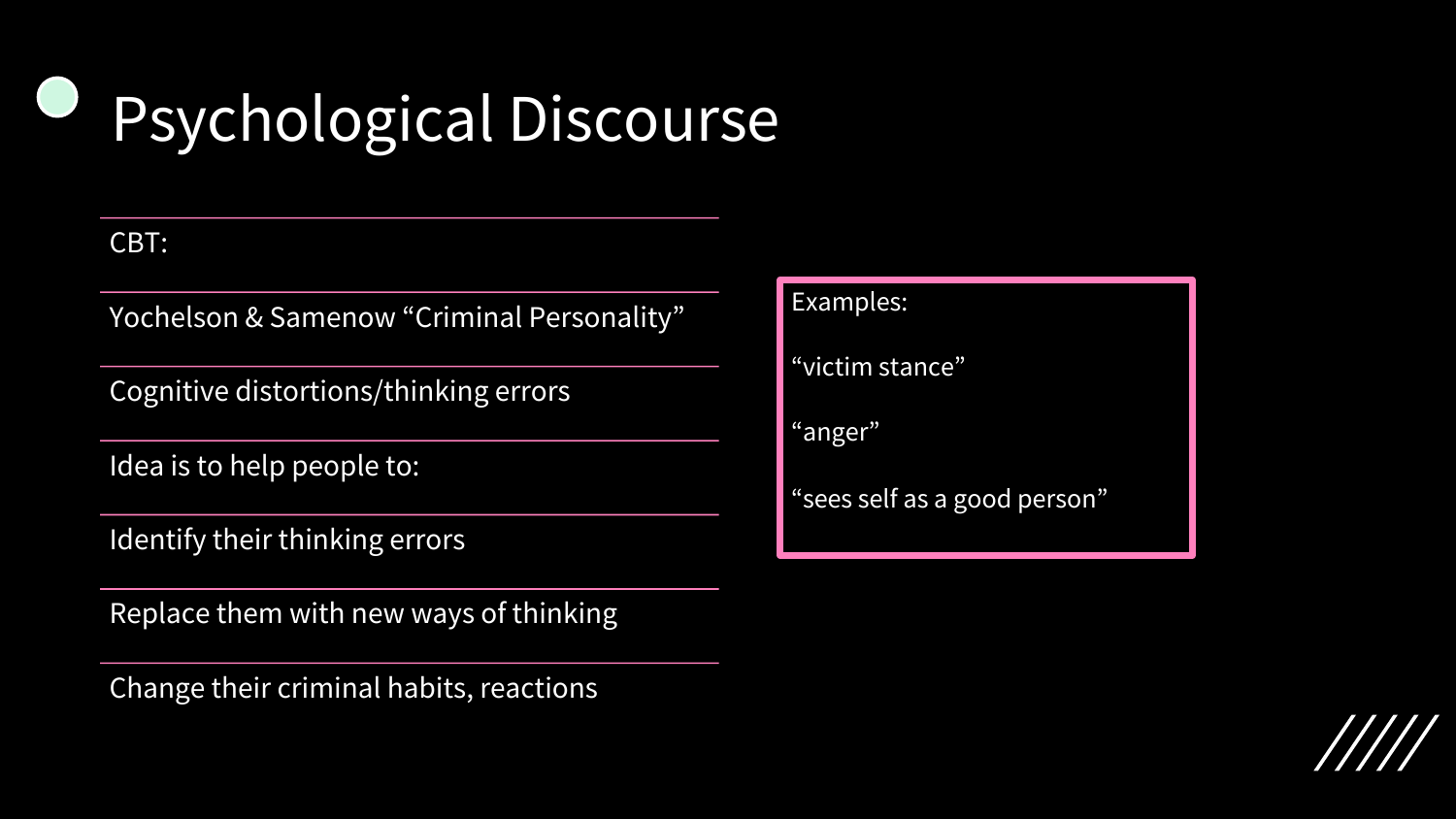# **CONSEQUENCES**

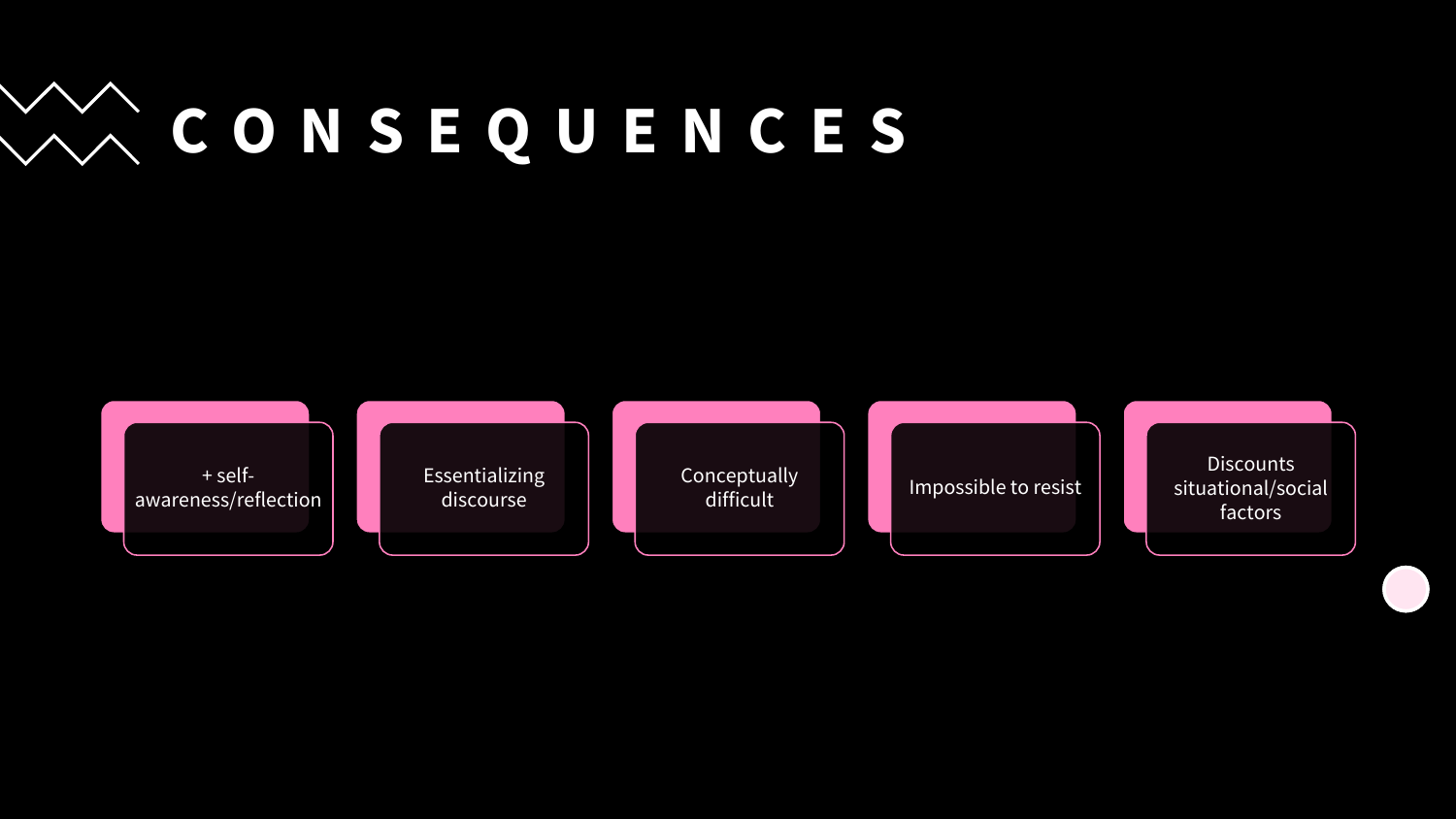### Self awareness/reflection

- Situation: participant angry because other incarcerated person didn't refill coffee pot.
- Thinking error: "Failure to consider others"

**F: Does that pattern fit?**

**P: It fits the person who emptied the coffeepot and didn't fill it back up!**

**F: Could it ever fit you?**

**P: Now that I think about it, it could be, like when I steal from someo**ne.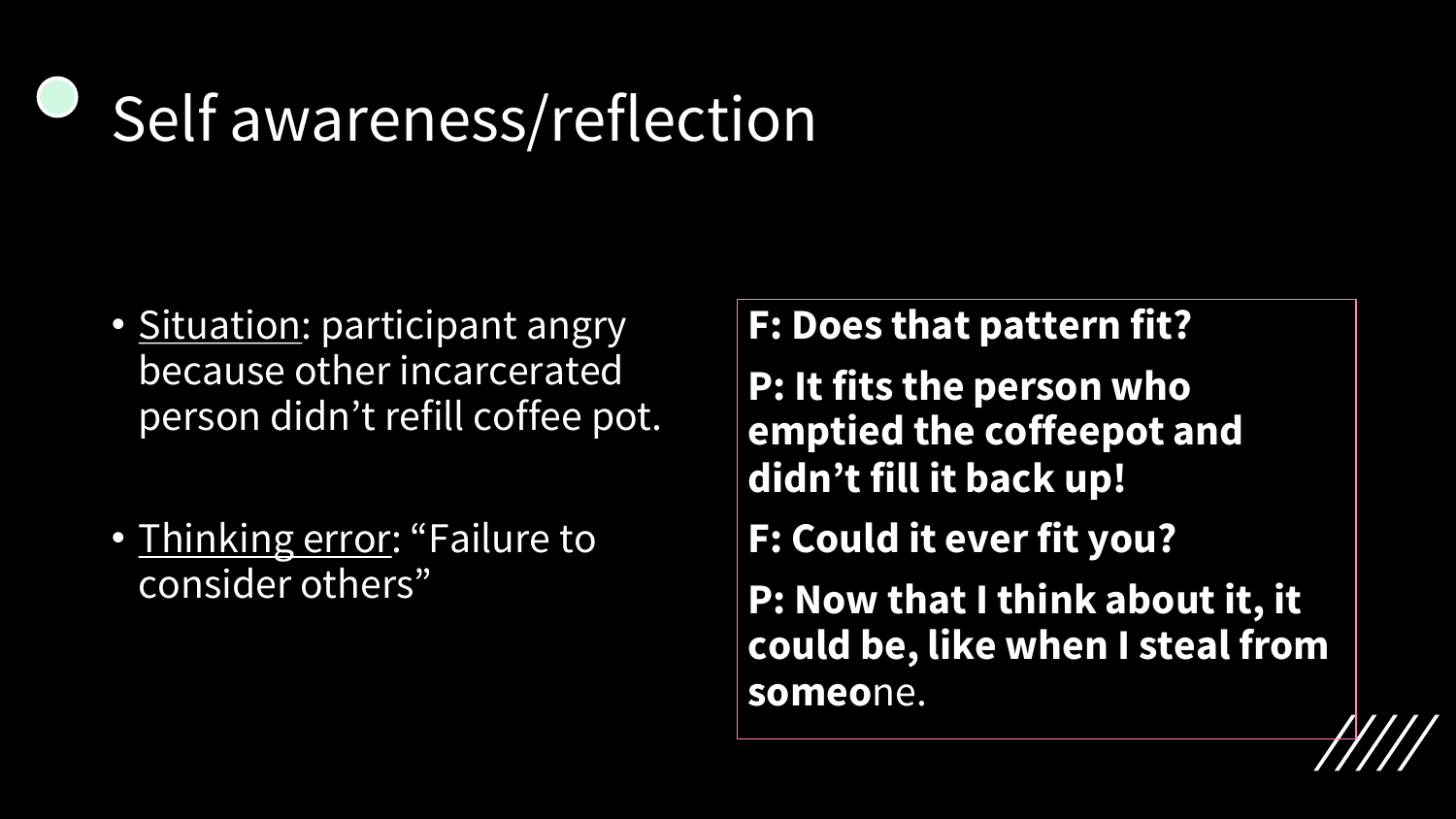## Essentializing discourse

• Situation: Participant angry because he is required to do programming.

**F: It's not just a violent offender program…it's for criminal thinking, like "I can break this rule."**

**P: But if it's all that, why would I have to take a separate drug and alcohol program?**

**F: Did you recently get some bad news?**

**P: No, it's just that…**

**F: Did you recently get some bad news?**

**P: [angrily] No! I see what you're getting at!**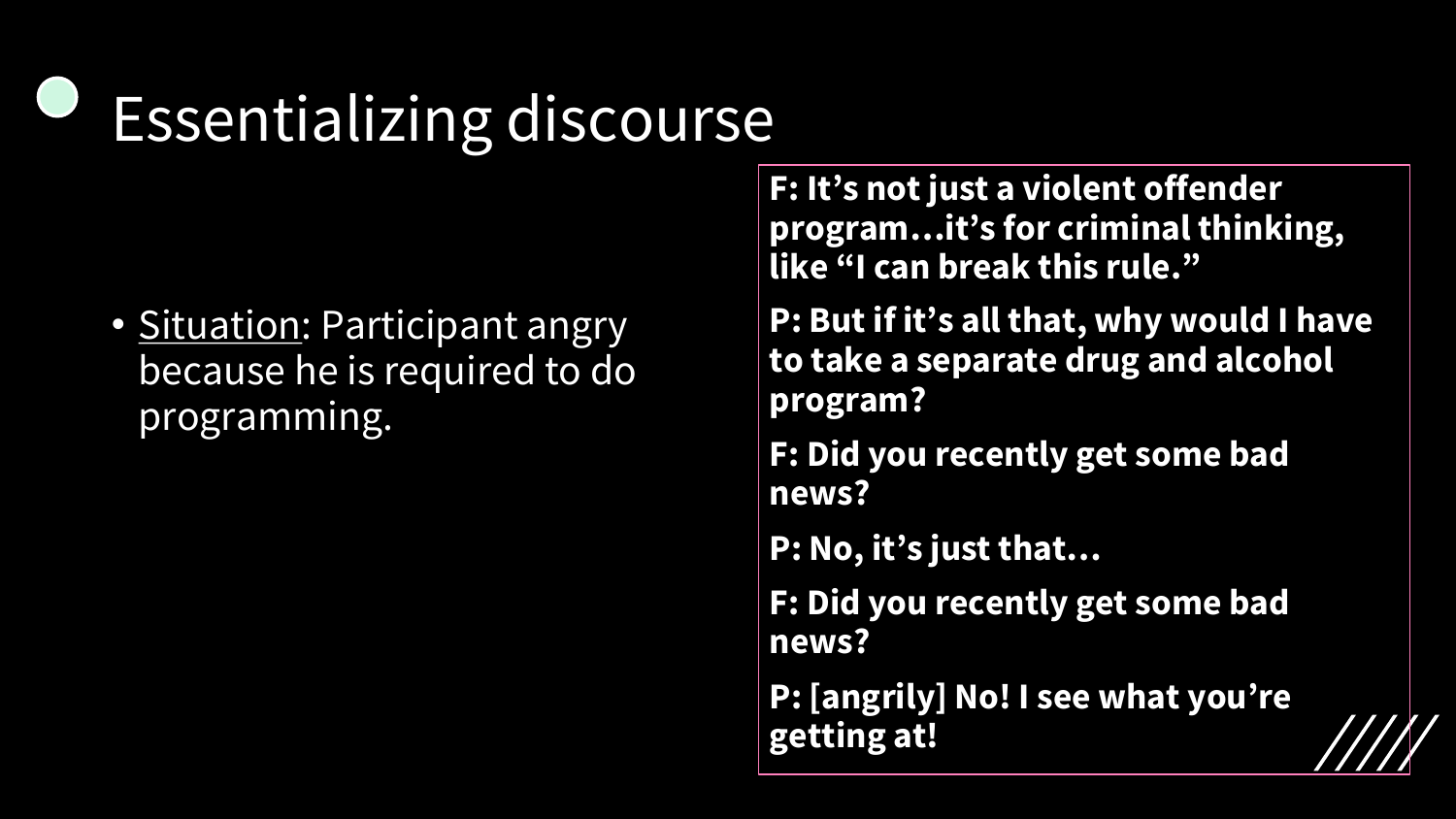## Conceptually difficult

#### Situation:

Discussing the crime for which the participant was convicted...

**F: Do you think that's criminal? P: Yeah, I guess, but what do you want [for the assignment]? F: How are** *you* **criminal? P: I reject the thought of being a criminal. That's what it says [on the thinking errors list]. That's what I do…**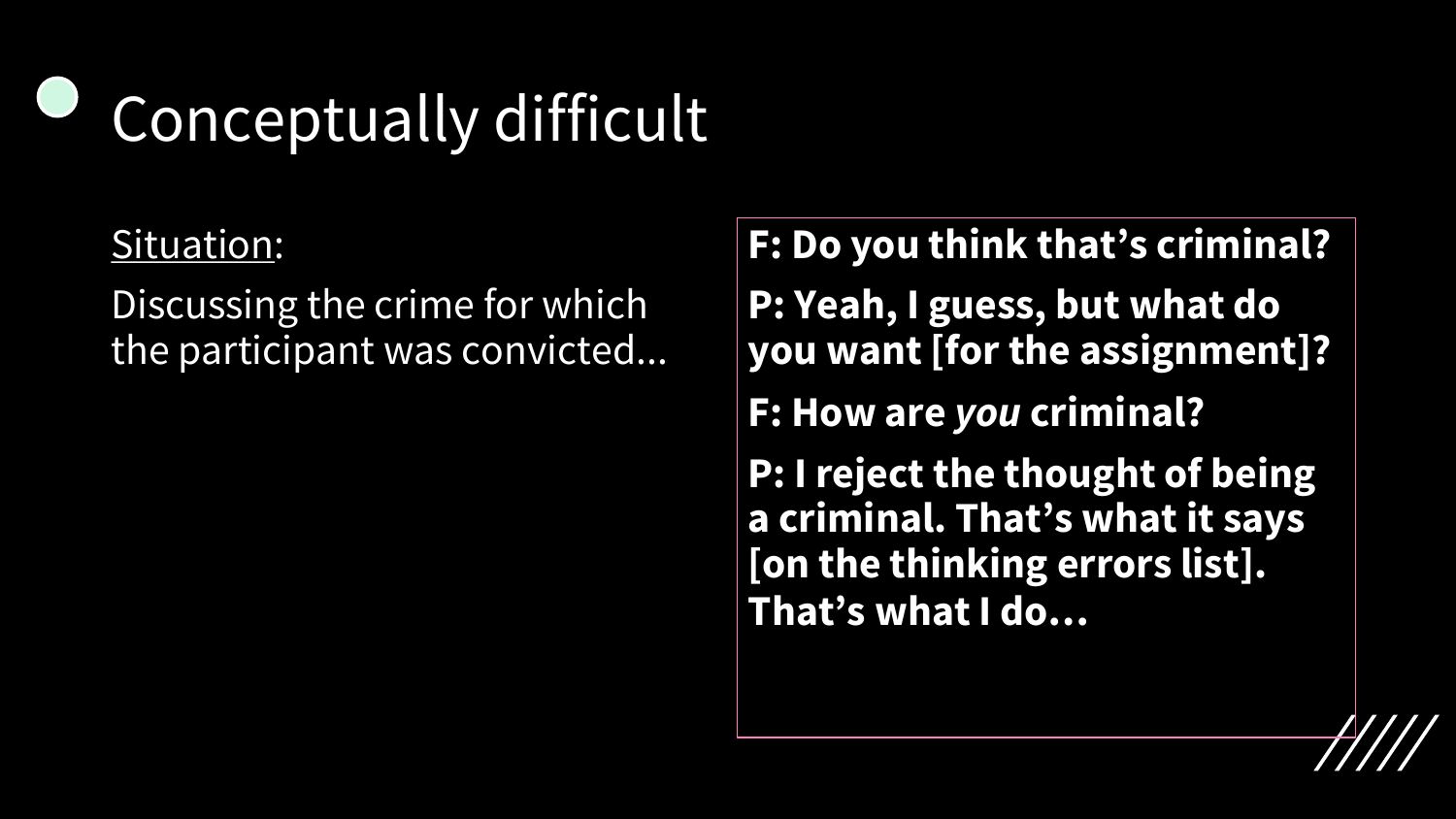### And impossible to resist…

**F: You gotta get past this "this ain't gonna work" stuff.**

**P: So what you're saying is I shouldn't be honest. I should tell you what you wanna hear?**

**F: Well, by telling us what we want to hear, you're gonna know what we want…**

**P: I don't have a clue what you want!**

**P: You're forcing us to do something that's senseless. I am supposed to base my problems, my past, on this fucking list [of thinking errors].**

**F: We're not forcing you…**

**P: Yeah, but if we don't do it, we don't pass and we don't get out!**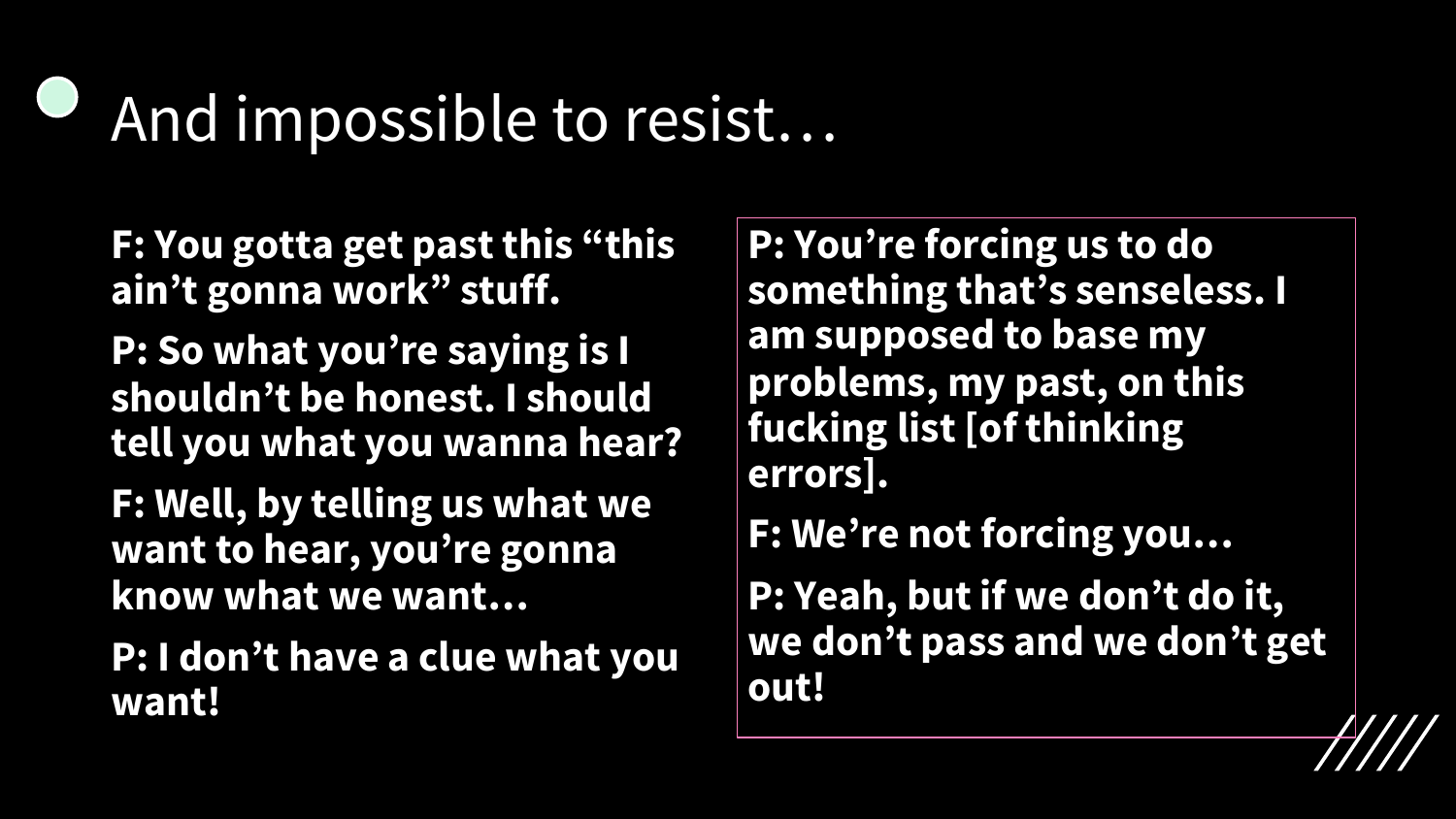#### **Discounts** social/situational factors

**P: The situation was, I had been drinking, getting drunk, with my girlfriend, and she pissed me off so I went to bed. I was sleeping and my girlfriend punched me in the balls so I broke her jaw. Then you said I didn't need to put so much here…**

**F: We don't need an explanation—like this getting drunk and all that—just what you did: you broke her jaw.**

**P: I was sleeping and my girlfriend punched me in the balls and I broke her jaw. Is that acceptable?** 

**F: I don't know if I'd use the word acceptable…**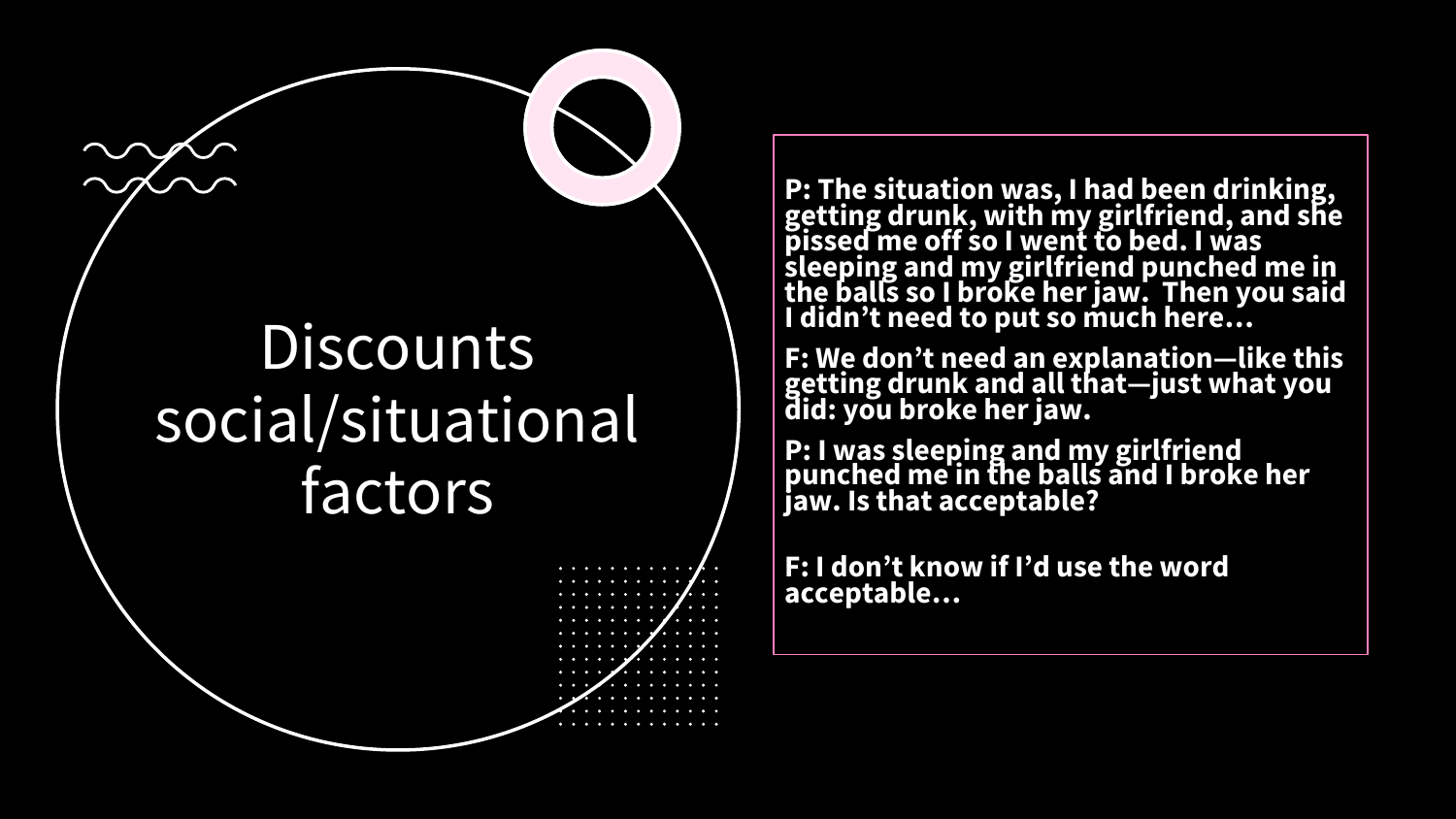

**P: She was hitting me. F: How did it get to that point? P: Oh, I see, so it's my fault. F: It might be—who knows? P: No, it wasn't. F: So, "victim stance"? P: yeah, most definitely. I don't think that's a thinking error. I mean look at the situation. I shoulda fucking smashed her head in.**

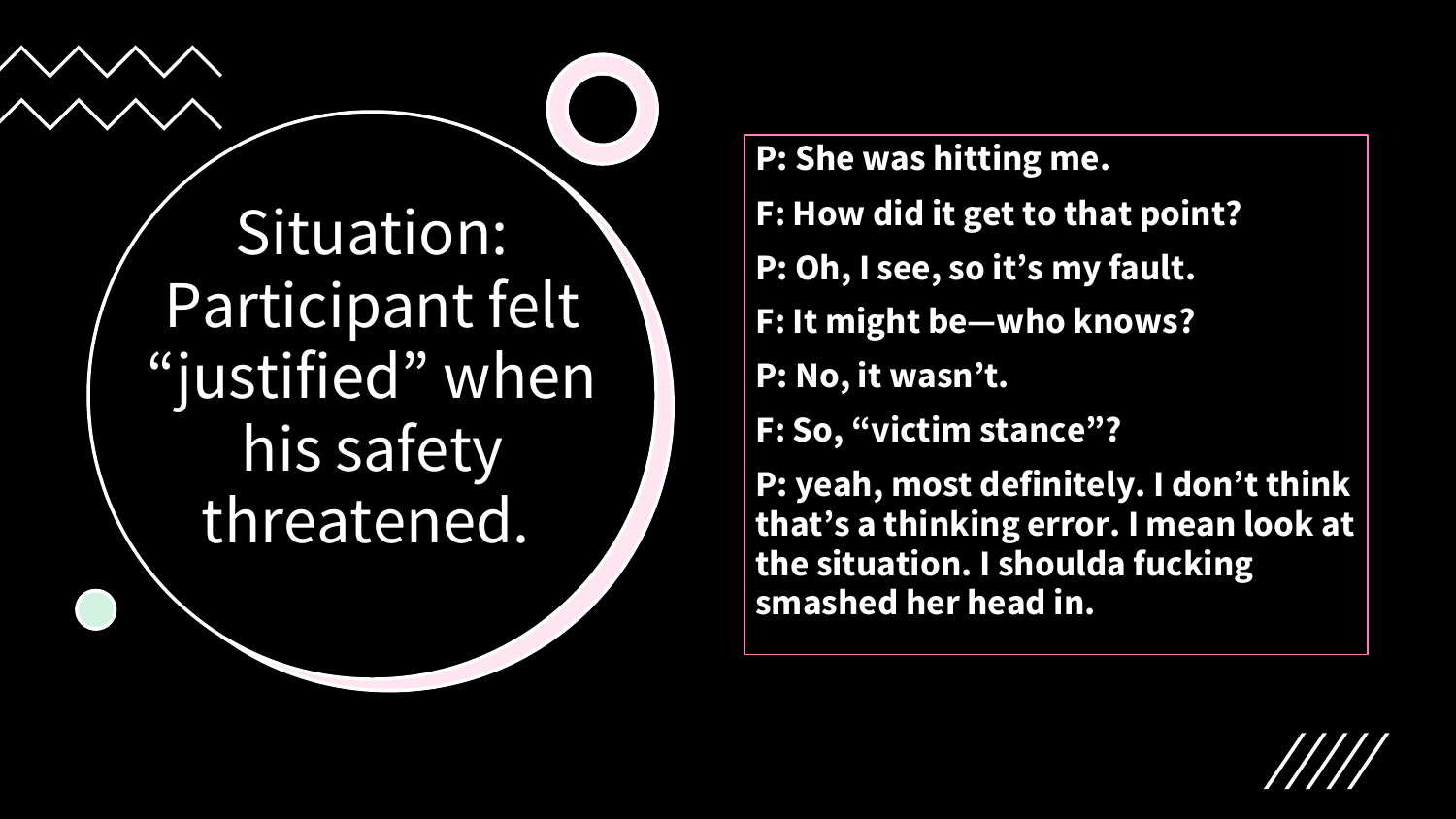### Social structural alternatives

Individual pathology= Incomplete picture

"Social" pathology= More accurate Strengths-based Good Lives Model